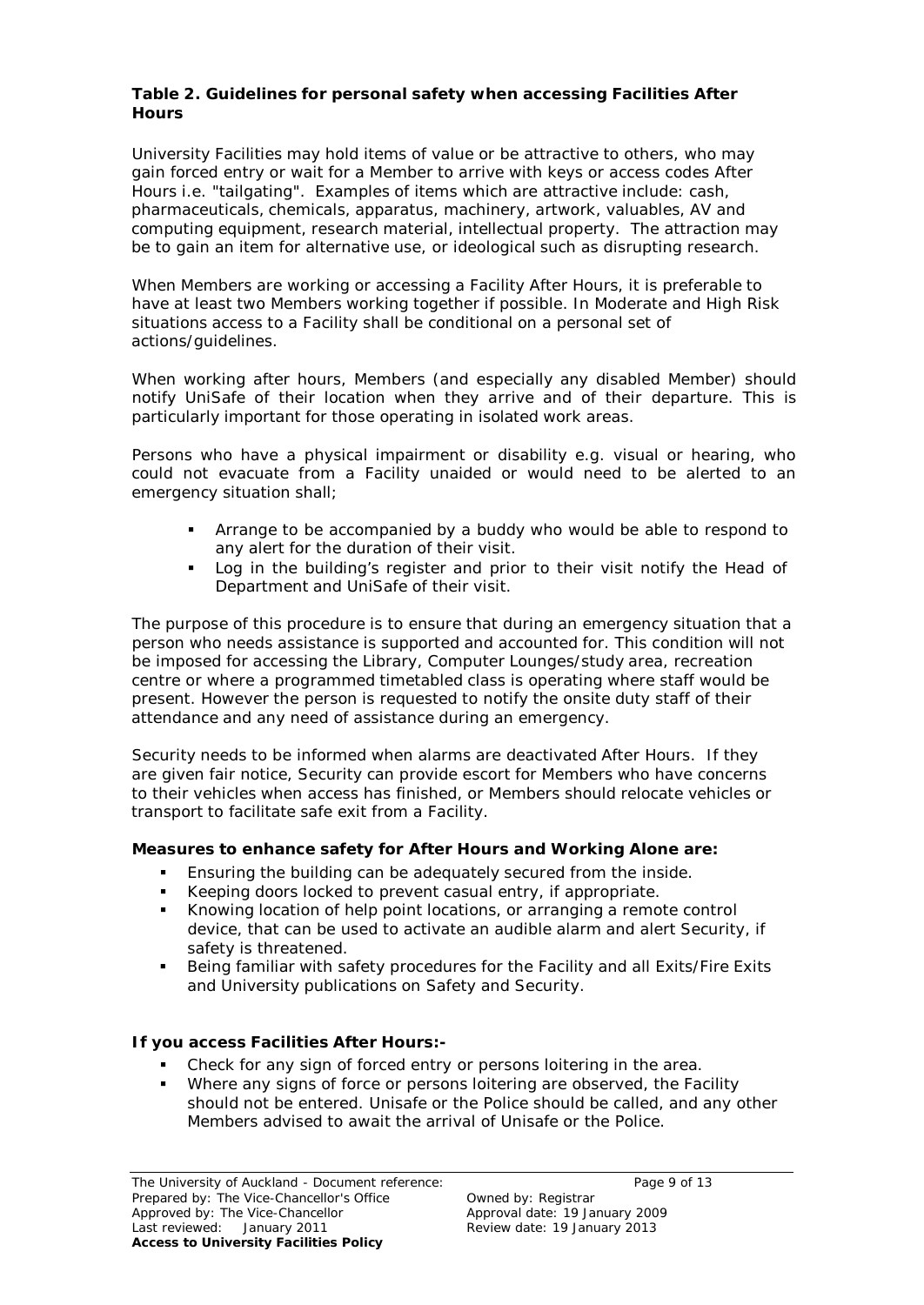Be aware of "unusual" occurrences such as the presence of suspicious parcels, objects or mail items. Treat these as an **Extreme hazard!** Call Security immediately.

#### **If you will be finishing your access late or when the University is not in full operation i.e. After Hours:-**

- Park as near to your Facility as possible in an area that will be well lit at night.
- Consider other transport options if the only parking available is at an isolated location.
- Let someone who can check on you know you will be working After Hours as a minimum security measure.
- Check that you are secure inside the Facility and that no doors or windows have been left open or unlocked.
- When leaving the Facility check the immediate area outside for any people loitering, before opening the door.
- Use the best lit route to your car and have someone walk with you if possible.

## **Off campus activities and appointments:**

Some activities require meeting other persons in other person's homes or visiting or being in non-University premises or in other isolated situations, for example deep sea diving or other field activities. If you have responsibility for this kind of activity or as a Member participate in it, consider what practices you could adopt to reduce any potential or actual risks to your safety and as a Supervisor what rules and procedures you should insist on so you and any Members are safe.

For example:

- Leave a written record at work or with someone responsible of where you are going, the person or place you are visiting or going to, and the estimated time of your return.
- When visiting a house or other place, be guided by your instincts. If the person opening the door has a manner which makes you feel uneasy or uncomfortable, don't go inside. Make an excuse and leave immediately.
- If you enter a place and later start to feel uncomfortable with the person you are talking to, leave as soon as possible. Be aware of potential escape routes.
- Carrying a mobile telephone will enable you to advise a colleague of your arrival in the presence of the client. Any person posing a potential threat to your safety would be deterred by the fact that others are aware of your location, and identity of the person you are with.
- You can also arrange a distress code word for telephone use which lets your office know if you are in a risk situation.
- When responding to any requests for a meeting, job advertisement, or similar situation, consider the time and place for the proposed appointment.
- If you feel that the situation is potentially unsafe, arrange to take a colleague with you.
- Check for obvious Hazards. Do not, for example, use unsafe vehicles or go into unsafe premises.
- If in hospitals, schools or similar environments, ensure you are informed about the hazards and safety procedures of those premises.
- The University of Auckland Document reference: Page 10 of 13 relating to equipment, Facilities processes and procedures (e.g. Boating:Make yourself familiar with and comply with all relevant requirements